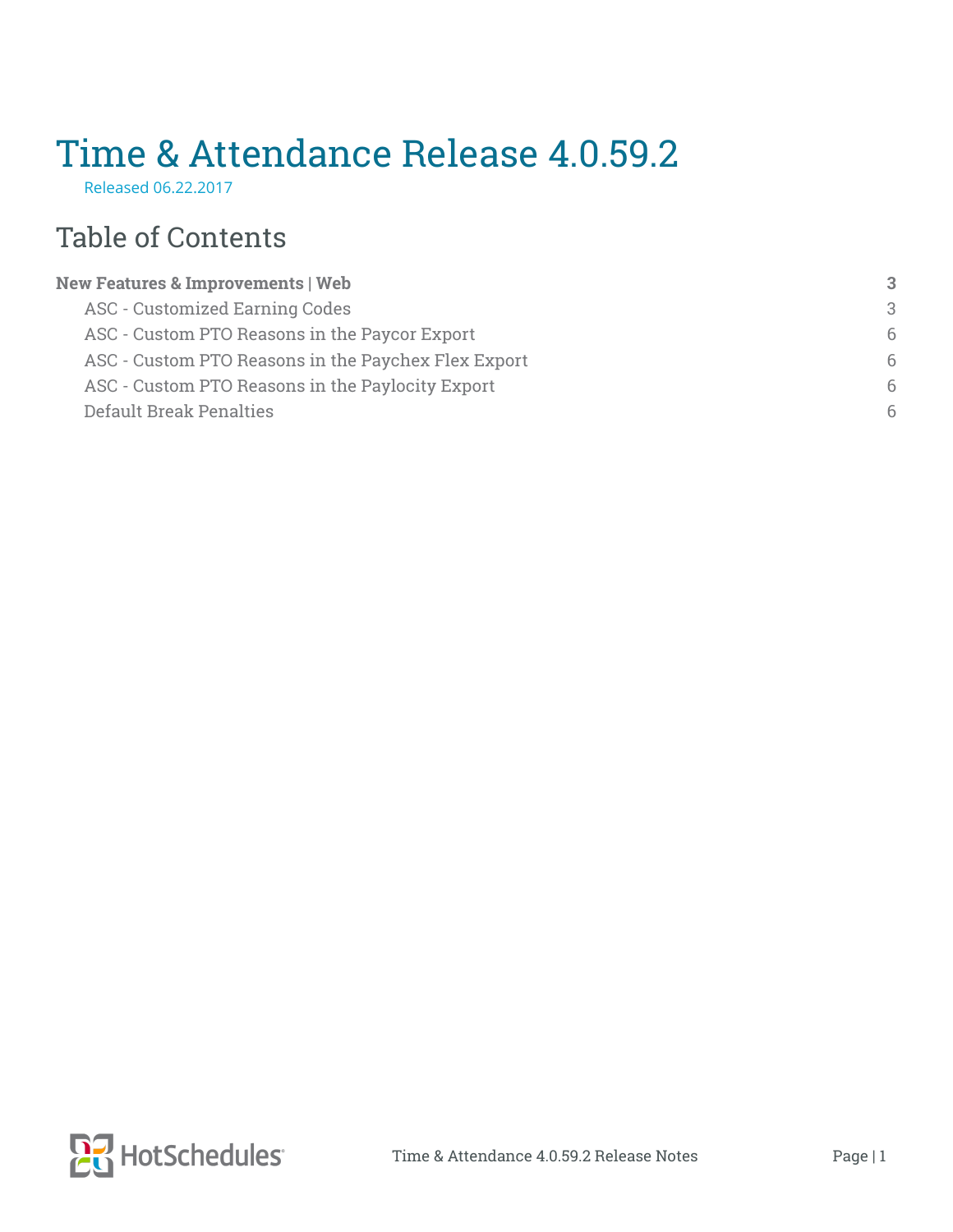### <span id="page-1-0"></span>New Features & Improvements | Web

#### <span id="page-1-1"></span>ASC - Customized Earning Codes

On Monday, June 26th, all existing Time & Attendance administrators will be able to customize their export earning codes so they won't have to change the export before submitting it to their payroll company. From the Configure tab of the ASC, users can select **Earning Codes**.



Currently, the three payroll companies available for customized earning codes are Paylocity, PayChex Flex, and Paycor. Users are able to view what the default earning codes for each is by clicking **View**, however, if they want to add a customized set of codes, they need to click the **Add An Earning Code Set** button.

| <b>Earning Codes</b>                   | ADD AN EARNING CODE SET |
|----------------------------------------|-------------------------|
| Create a custom Earning Code Set below | QSearch                 |
| Default (Paylocity)                    | <b>View</b>             |
| <b>Payroll type:</b><br>Paylocity      |                         |
| Default (PayChex Flex)                 | <b>View</b>             |
| <b>Payroll type:</b><br>PayChex Flex   |                         |
| Default (Paycor)                       | <b>View</b>             |
| <b>Payroll type:</b><br>Paycor         |                         |

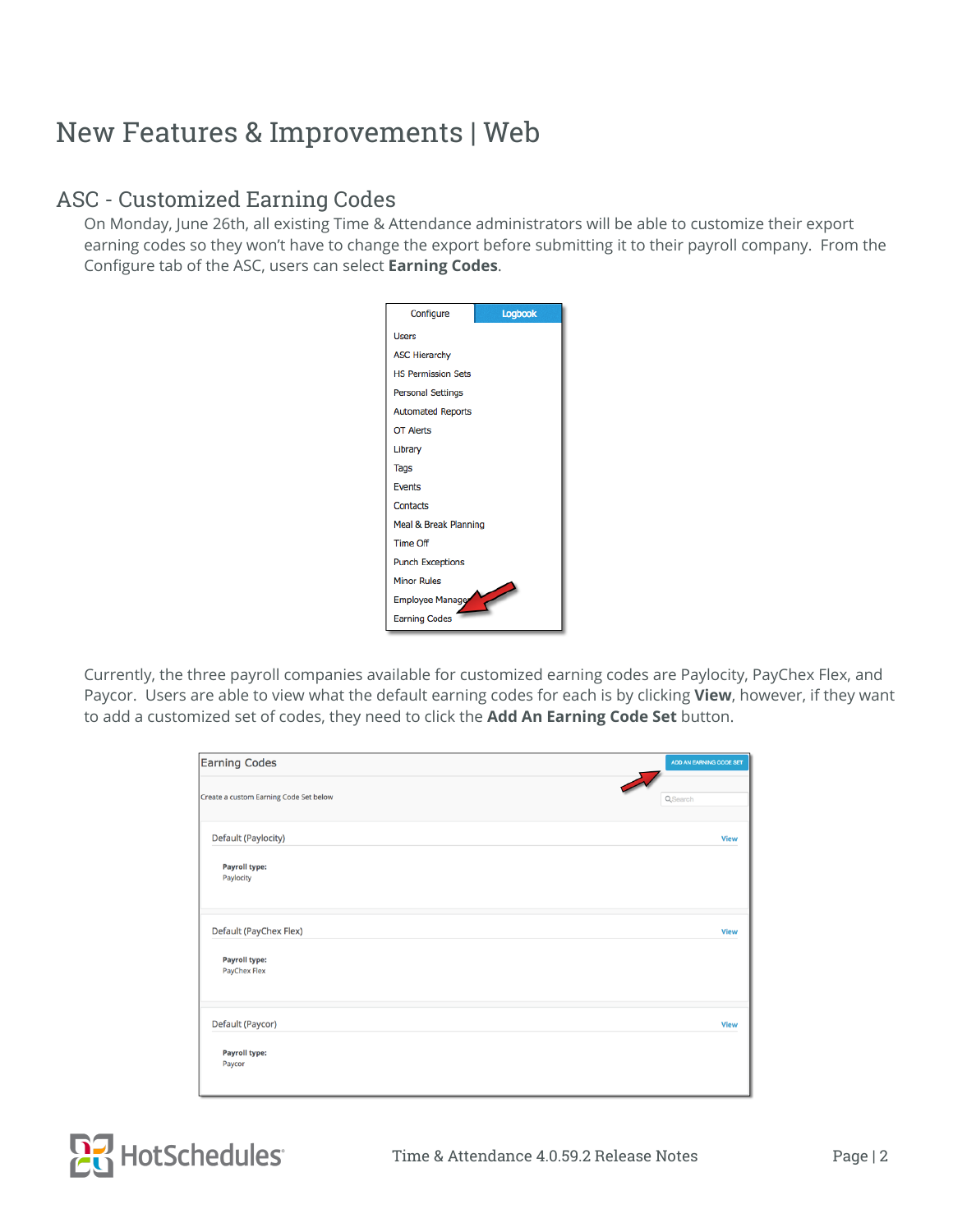When adding a new Earning Code Set, users are required to name the set **(1)** and select the Payroll Type **(2)** the set is for. They can then use the text fields to create their new Earning Codes (3) before clicking Save. Although the fields are alphanumeric, each field must contain at least one character other than a space or a special character.

| California<br>1                       |                                          |                         |               | CANCEL<br>SAVE |
|---------------------------------------|------------------------------------------|-------------------------|---------------|----------------|
| $\overline{a}$<br><b>Payroll Type</b> |                                          |                         |               |                |
| PayChex Flex                          |                                          |                         |               |                |
| <b>PayChex Flex</b>                   |                                          |                         |               |                |
| Paycor                                |                                          |                         |               |                |
| Paylocity                             | <b>REG</b>                               | Regular                 | <b>REG</b>    |                |
|                                       | OT                                       | Overtime                | <b>OVRTM</b>  |                |
|                                       | DT                                       | <b>Double Time</b>      | <b>DBLTM</b>  |                |
|                                       | <b>SP</b>                                | <b>Special Pay</b>      | SPPY          |                |
|                                       | $\ensuremath{\mathsf{3}}$<br><b>TIPS</b> | <b>Cash Tips</b>        | <b>CSHTPS</b> |                |
|                                       | <b>CCTIPS</b>                            | <b>Credit Card Tips</b> | <b>CCTIPS</b> |                |
|                                       | <b>PAYADJ</b>                            | Pay Adjustments         | <b>PAYADJ</b> |                |
|                                       | <b>PTO</b>                               | Paid Time Off           | <b>PTO</b>    |                |
|                                       |                                          |                         |               |                |

Once saved, the Earning Code Set will display on the Earning Codes landing page with the default sets. Users are able to view the payroll type the set is for and when it was modified. Custom Earning Code Sets can be edited and/or deleted, when the default sets can only be viewed.

California

**Payroll type: PayChex Flex** 

**Date Modified:** 06/05/2017, 1:41 PM



Edit Delete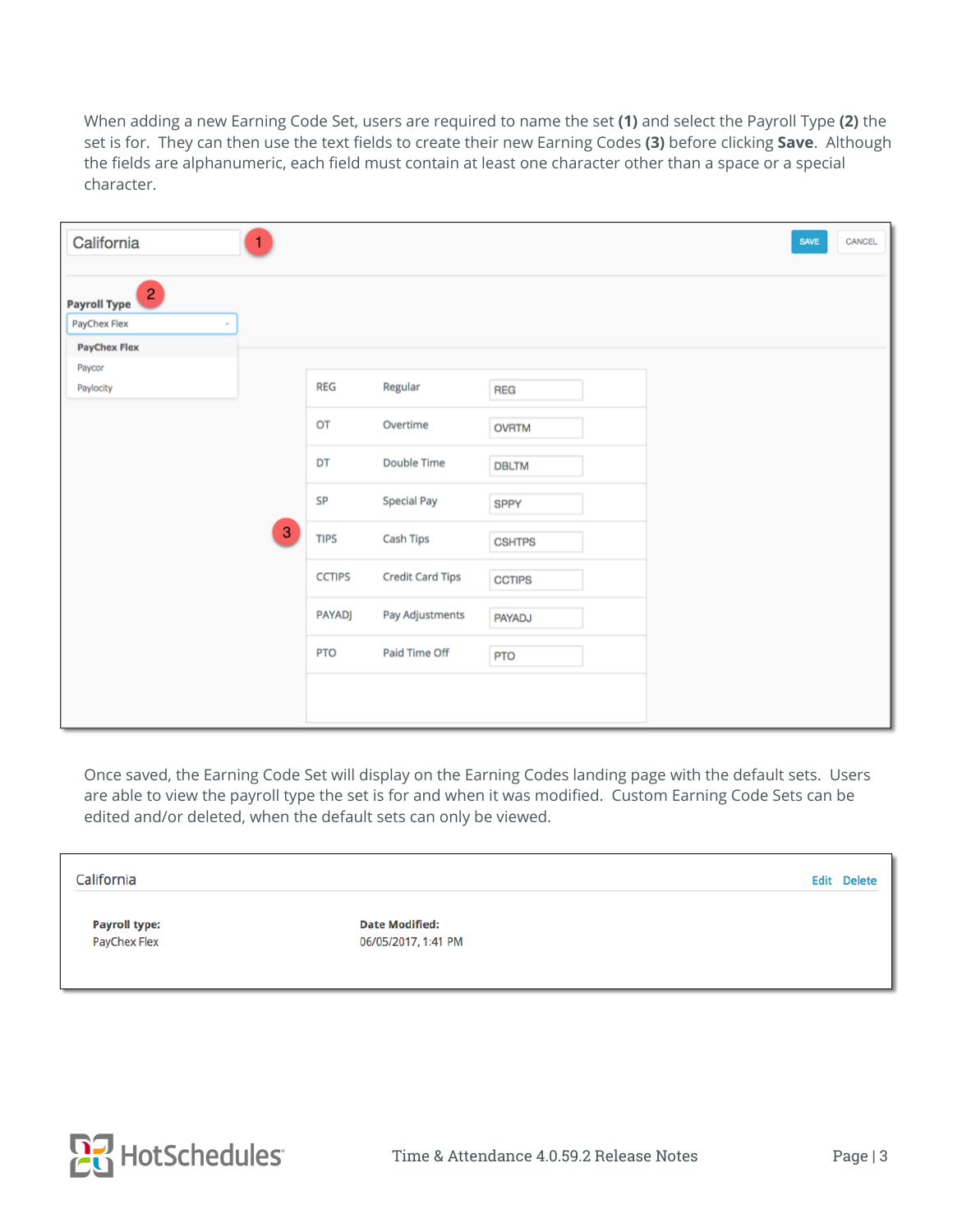When generating payroll, the set will be selectable with the other payroll exports.

| <b>Payroll Generation</b> |                  |                                          |                                            |             |
|---------------------------|------------------|------------------------------------------|--------------------------------------------|-------------|
| Find                      | <b>Bi-weekly</b> | 06/12/2017 - 06/25/2017<br>$\mathcal{L}$ | ✔ Select Pay Type<br>÷<br><b>Big Fish</b>  |             |
| <b>Store Name</b><br>U    |                  |                                          | ADP                                        | lable Data  |
| JLA TST 001100            |                  |                                          | WorkBrain<br>Heartland                     |             |
| <b>JLA TST 002200</b>     |                  |                                          | <b>MYOB</b><br>California                  |             |
| JLA TST 003300            |                  |                                          | Arizona<br>Default (Paylocity)             |             |
| <b>JLA TST 004400</b>     |                  |                                          | Default (PayChex Flex)<br>Default (Paycor) |             |
| JLA TST 005500            |                  |                                          |                                            | <b>None</b> |

The custom Earning Codes can then be viewed in the exported payrolls.

| <b>Client ID</b> | Worker ID | Org | <b>Job Number</b> | Pay Component Rate |     | Rate # | Hours |
|------------------|-----------|-----|-------------------|--------------------|-----|--------|-------|
|                  | $-1$      |     |                   | 1 REG              | 4.5 |        | 15.21 |
|                  | $-1$      |     |                   | 2 REG              |     |        | 8     |
|                  | $-1$      |     |                   | 2 REG              |     |        | 8     |
|                  | -1        |     |                   | 2 REG              |     |        | 12.1  |
|                  | $-1$      |     |                   | 2 REG              |     |        | 81    |
|                  | -1        |     |                   | 2 REG              |     |        | 8     |
|                  | -1        |     |                   | 2 OVRTM            | 1.5 |        | 4     |
|                  | $-1$      |     |                   | 2 OVRTM            | 1.5 |        | 4     |
|                  | $-1$      |     |                   | 2 OVRTM            | 1.5 |        | 4     |
|                  | $-1$      |     |                   | 2 OVRTM            | 1.5 |        | 3.6   |
|                  | -1        |     |                   | 2 DBLTM            | 2   |        | 0.1   |
|                  | -1        |     |                   | 2 DBLTM            | 2   |        | 0.1   |
|                  | -1        |     |                   | 2 DBLTM            | 2   |        | 0.1   |
|                  | $-1$      |     |                   | 5 REG              |     |        | 8.84  |
|                  | 1234567   |     |                   | 4 REG              | 2   |        | 71    |
|                  | 5555555   |     |                   | 1 REG              | 4.5 |        | 0.02  |
|                  | 55555555  |     |                   | <b>REG</b>         | 4.5 |        | 4.87  |